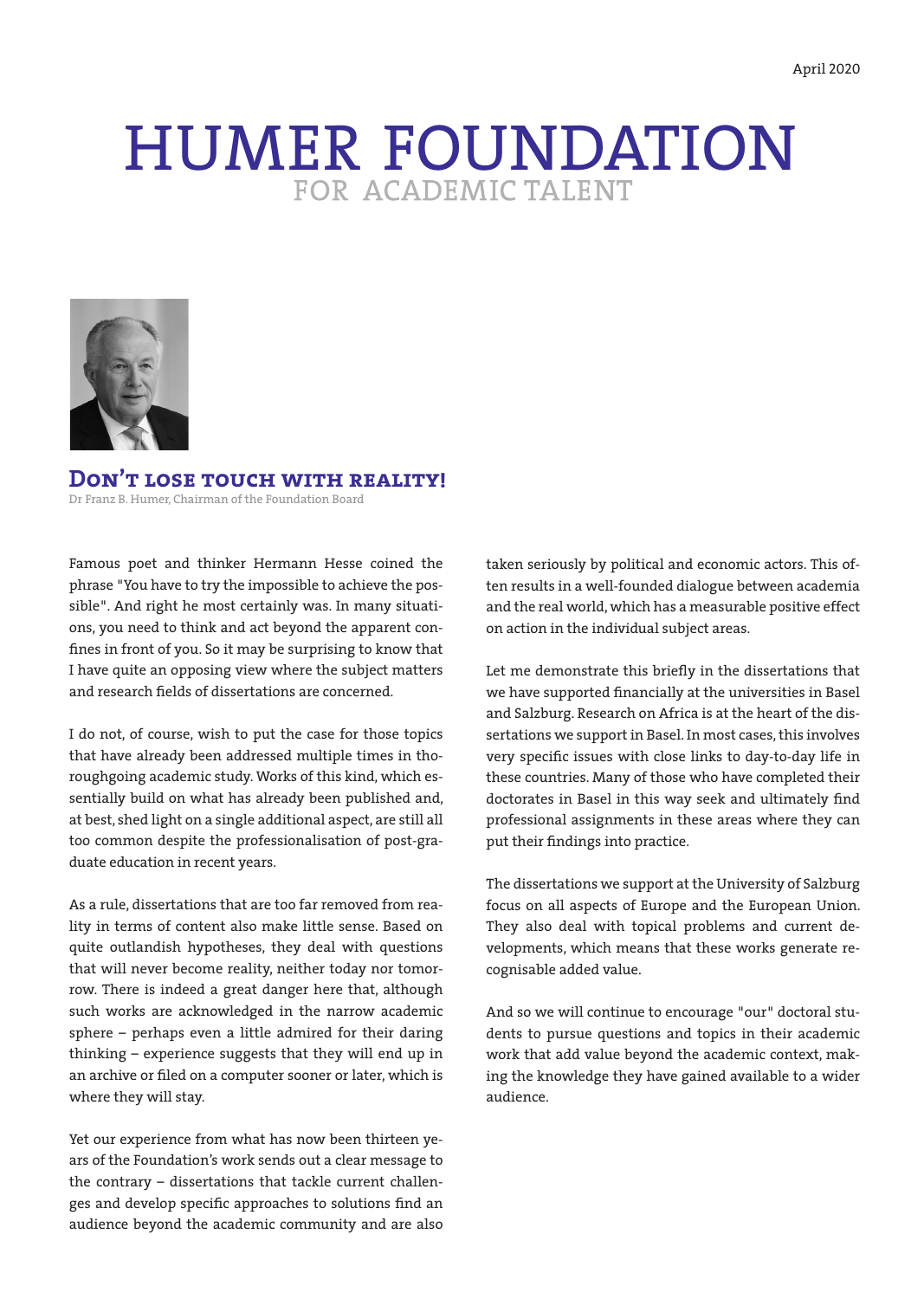

# **Performance Report 2019**

Urs Lauffer, executive member of the Foundation Board

Our Foundation, set up in spring 2007, aims to fund tal-ented young scholars in Switzerland, Austria and other European countries, on an exclusively non-profit basis. This is done in close co-operation with the universities in Salzburg and Basel.

In 2019, the University of Salzburg again received a sum of EUR 210 000. This support enabled six candidates to continue their doctoral work at the Salzburg Centre of European Union Studies during the year under review. We are increasing our annual contribution to the University of Salzburg to EUR 250 000 for 2020-2022. Our Foundation has once again supported the University of Basel with a grant of CHF 100 000 for the key research topic "Africa". This sum was used to fund two doctoral candidates.

We deeply value the intensive collaboration with the relevant staff at these universities. This is the best way to ensure the quality of the individual research projects, which is regularly monitored by the professors involved. The Humer Foundation therefore still does not consider applications sent directly to it by doctoral candidates.

During the year under review, the Foundation Board met in two sessions, in Salzburg and Erlenbach. The main focus was the evaluation and approval of requests for financial support for doctoral candidates, which was undertaken on the basis of thorough, balanced assessments made by the two universities. In addition, the Foundation's statutory business (annual accounts, yearly review, auditor's report, elections) was dealt with.

Furthermore, the Foundation Board periodically reviews the success of funding activities, in the presence of professors and individual doctoral candidates. In doing so, we assess both the effectiveness and efficiency of our work, thus measuring the usefulness and the economic efficiency of the allocation of our Foundation's resources. Based on this, and using specific individual cases as templates,

we then define our Foundation's goals for the new financial year. And finally, we also deal with all financial issues and risks (including investment principles, which are regularly reviewed and adjusted), and oversee the work of our office.

At the end of 2019, the organisation's capital totalled around CHF 2.1 million, much higher than originally expected thanks to a very good financial result in the year under review. In this light, the Foundation Board believes that our Foundation can continue its activities until the end of 2024, although the organisation's capital will inevitably be reduced further over these years.

The office is managed by Lauffer & Frischknecht, a communication management consultancy, on a consultative basis. Stéphanie Ramel takes care of the administration, and Fritz Frischknecht, MA Econ., is responsible for the accounts department. Swiss GAAP FER 21 is used for the annual financial statements.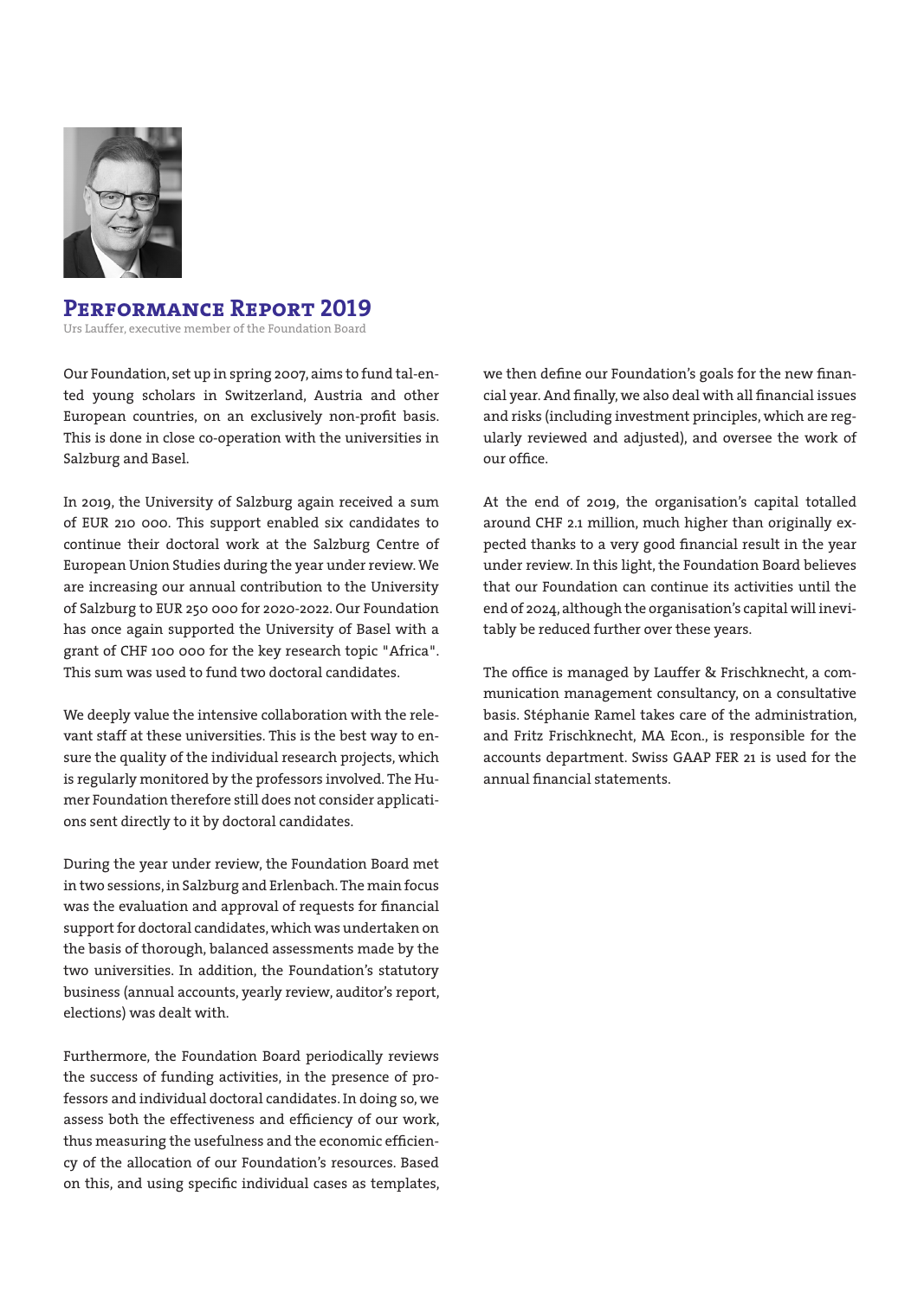# **Current Theses**

## **University of Basel**

**Africa**

**At present the Humer Foundation is supporting the following doctoral students:**

### Raja Daouah

Emerging Trends, Developments and Opportunities of Islamic Finance: The Moroccan Case

## Stephen Asol Kapinde

Political Sermons in Kenyas Quest for Democratic Governance between 1986 and 2010: A case study of the selected sermons from the three Anglican Clergy

Andrea Kifyasi Diplomatic History of China's Medical Assistance to Africa: A case study of Tanzania, 1960–2015

#### Julia Rensing

Narratives and Negotiations of Colonial Legacies in Namibia and Germany – A Post-Colonial Heterotopia?

#### Esther Tolulope Ilesanmi

Engendering the Colony; Maternal Health, Indigenous Knowledge and European Medicine in South-West Nigeria, 1925–1960

## **University of Salzburg**

**European Union Studies**

**At present the Humer Foundation is supporting the following doctoral students:**

# SANDRA HUMMELBRUNNER

The Consistency of European External Action

Milena Kern Trade in services in the EU common market

Christian Kleinertz Labour Market Effects of Migration

#### Carina Kobler

Mobile 24-hour Care Workers in the European Union: Different Labour Regimes and their Social Implications in Practice

#### Isabel Staudinger

The Legal Nature of Financial Assistance Conditionality – A New Enforcement Method in European Union Law?

# **Completed Theses**

**In 2019, the following dissertations made possible by our Foundation were completed at the Universität Salzburg, European Union Studies:**

## Thomas Lehner

Governments, Parties and the Public – The multiple layers of conflict during the Euro Crisis

MARKUS TIEFENBACHER - Microsimulation in policy eval-uation: Shifting taxes from labour to property in the awake of German and Austrian case studies